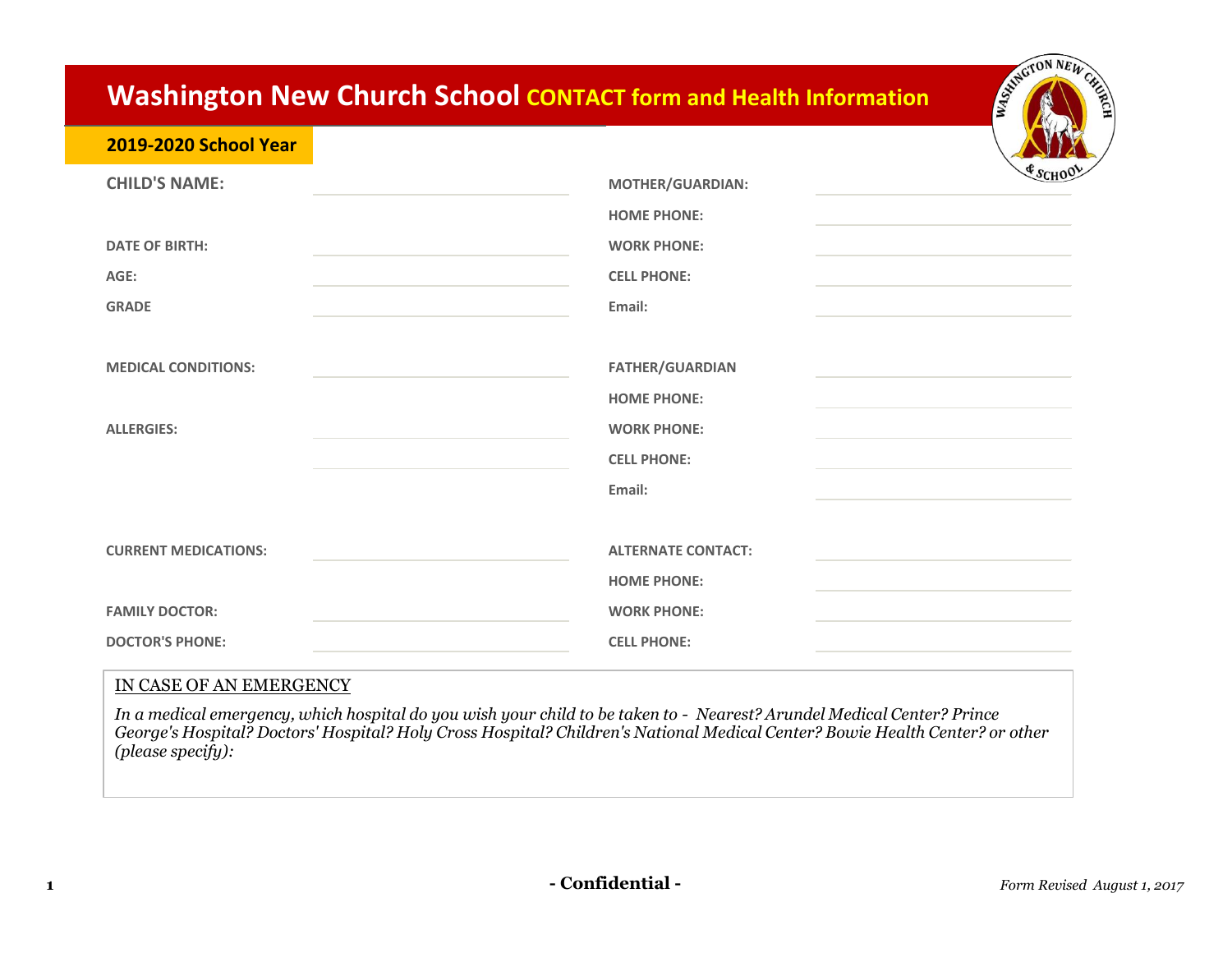*1. Does your child have any health condition, disability, or any other relevant health issue or concerns which may affect his/her safety in the school environment, the safety of others in the school environment, or his/her ability to learn and grow in our school environment. (Conditions may include, but are not limited to: Allergies, diabetes, asthma, physical handicap, disabilities, ADD/ADHD, etc. that may require emergeny services.)*

YES **\_\_\_\_** NO **\_\_\_\_\_**

If YES please describe condition(s) here:

*PLEASE NOTE: It is important to answer the following question (#2) even if the medication is given at home only so that in the event of an emergency, we are able to inform emergency personnel of all current medication your child is taking.*

*2. Is your child taking any medication prescribed by a doctor or any other health professional?*

YES **\_\_\_\_\_** NO **\_\_\_\_\_**

If YES please list medication(s) here:

**(For ANY medication to be administered at school, please see request Pysicians Medicine Order Form (PMOF) from the office.)**

*3. Does your child have any* **eye health** concerns which may affect his/her safety in the school environment, the safety of other students in the school environment, or his/her ability to learn and grow in our school environment?

YES **\_\_\_\_\_** NO **\_\_\_\_\_**

If YES please describe condition(s) here: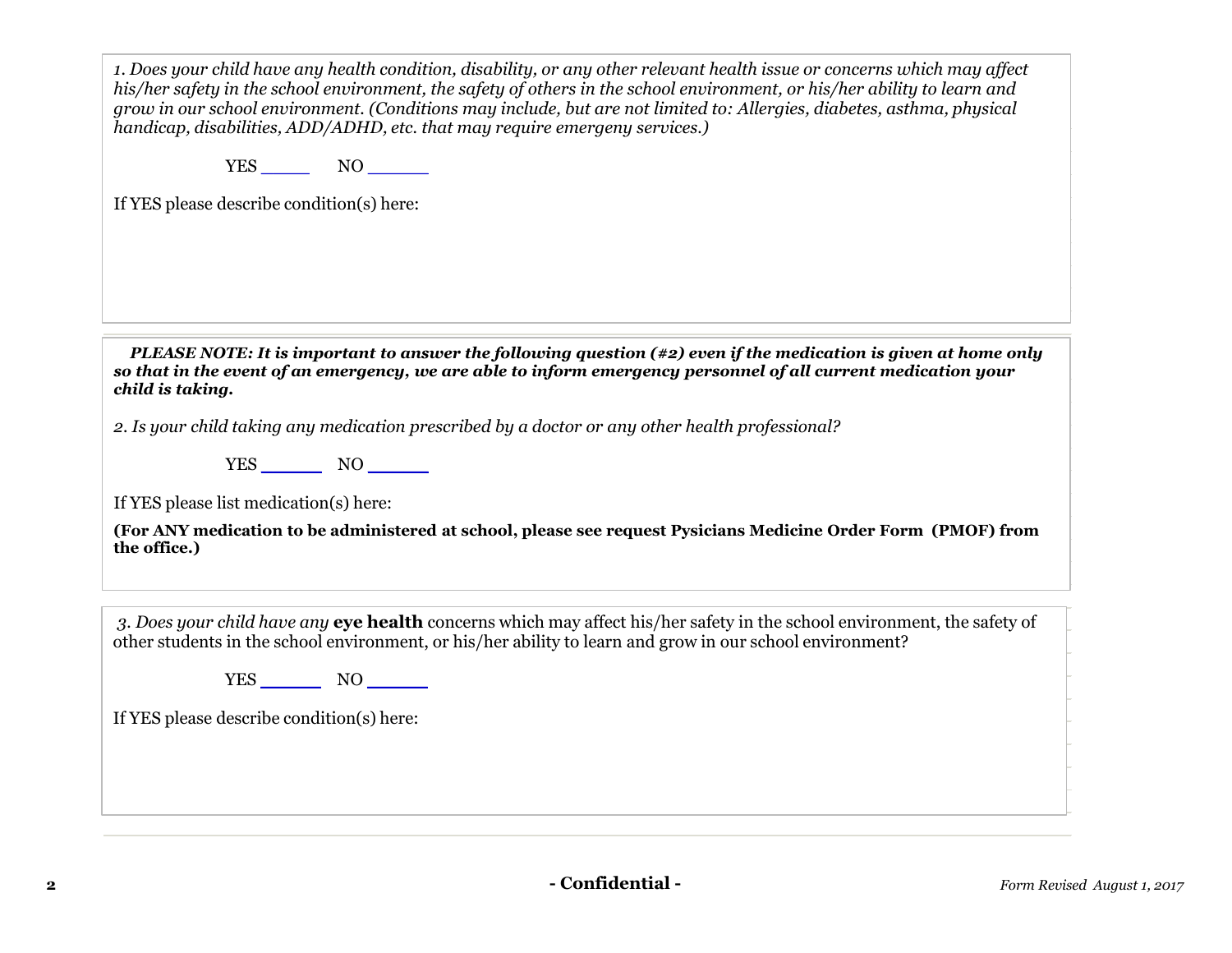| Does your child wear glasses or contacts?                                                                                                                                                                                                                                |  |  |  |
|--------------------------------------------------------------------------------------------------------------------------------------------------------------------------------------------------------------------------------------------------------------------------|--|--|--|
| $YES$ NO                                                                                                                                                                                                                                                                 |  |  |  |
| 4. Does your child have any <b>ear or hearing problems</b> which may affect his/her safety in the school environment, the<br>safety of other students in the school environment, or his/her ability to learn and grow in our school environment?                         |  |  |  |
| If YES please describe condition(s) here:                                                                                                                                                                                                                                |  |  |  |
| Does your child wear a hearing aid?                                                                                                                                                                                                                                      |  |  |  |
|                                                                                                                                                                                                                                                                          |  |  |  |
| 5. Do you have any concerns about your child's behavior or emotional well being which may affect his/her safety in the<br>school environment, the safety of other students in the school environment, or his/her ability to learn and grow in our<br>school environment? |  |  |  |
| $YES$ NO $\qquad$                                                                                                                                                                                                                                                        |  |  |  |
| If YES please give details here:                                                                                                                                                                                                                                         |  |  |  |
|                                                                                                                                                                                                                                                                          |  |  |  |
| 6. Should there be any <b>restriction of physical activity</b> in school or especially on the playground or in Physical<br>Education?                                                                                                                                    |  |  |  |
| YES NO                                                                                                                                                                                                                                                                   |  |  |  |
| If YES, please explain the nature and duration of the restriction, verified with a note from your doctor:                                                                                                                                                                |  |  |  |
|                                                                                                                                                                                                                                                                          |  |  |  |